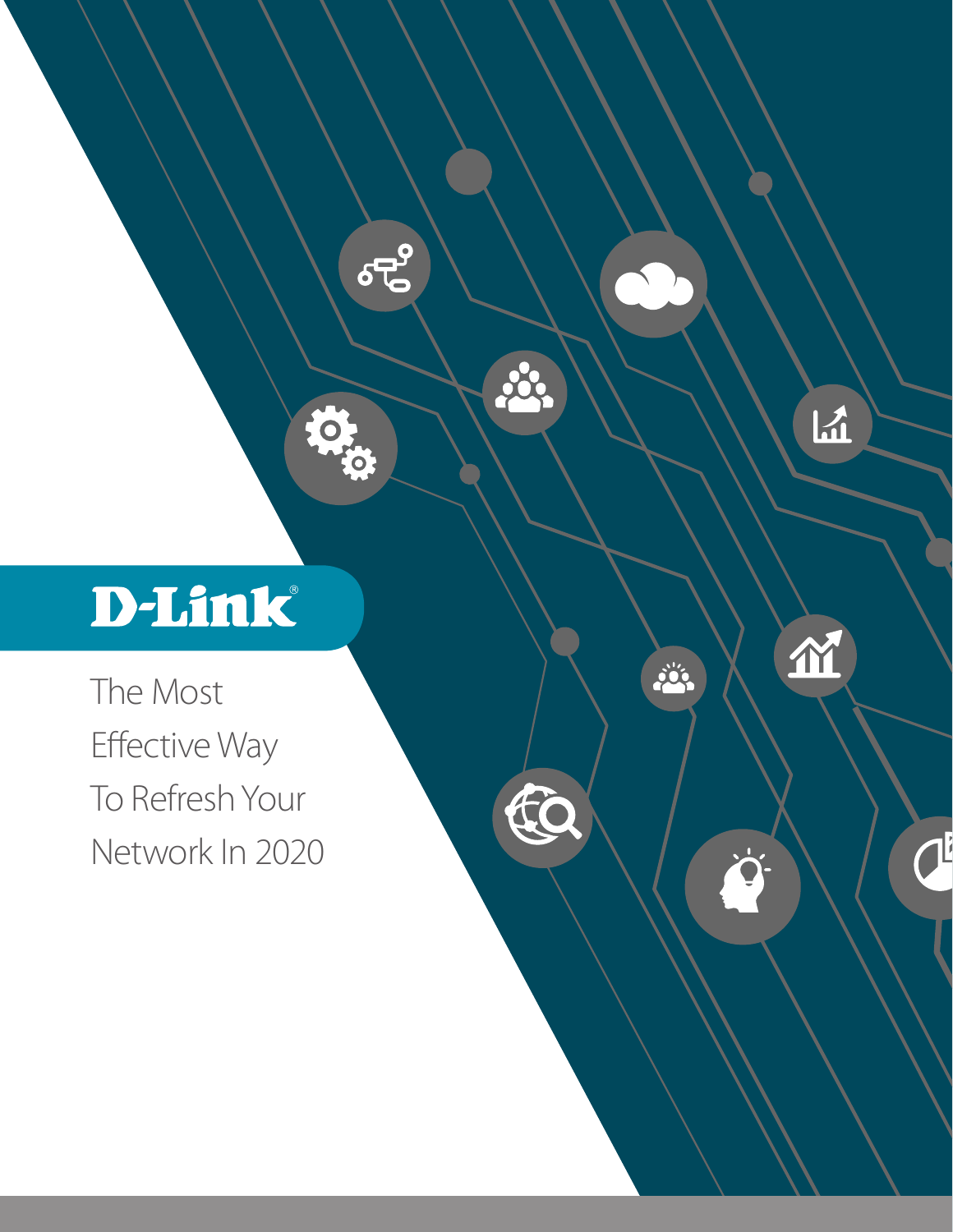## **Table of Contents**

#### **PART 1**

#### **The Billion Dollar Disaster**

 **Why You Should Read This Guide From Start to Finish**

#### **PART 2**

#### **Preparing Your Network for the Upcoming Trends of 2020 & Beyond**

 **Cybercrime is Rising for All Networks**

 **IoT Security and Management is Increasing in Complexity**

 **The Revolution of Analytics and Machine Learning Has Begun**

 **Automation is Rapidly Taking Over Processes Once Performed by People**

 **Wireless Bandwidth Use Will Rise Dramatically Between 2020 and 2021** 

 **Edge Computing will be the New Norm**

 **More Companies are Shifting Toward Cloud, Multi-Cloud, and Infrastructure as a Service (IaaS)**

 **Businesses are Increasingly Adopting Containers**

#### **PART 3**

#### **The Step-by-Step Process for Your Network Refresh**

 **Step 1—The Deep Dive**

 **Step 2—The Research**

 **Step 3—The Plan**

 **Step 4—The Refresh**

#### **PART 4**

#### **D-Link Can Help You With Your Network Refresh**

 **What Others Say About D-Link**

 **References**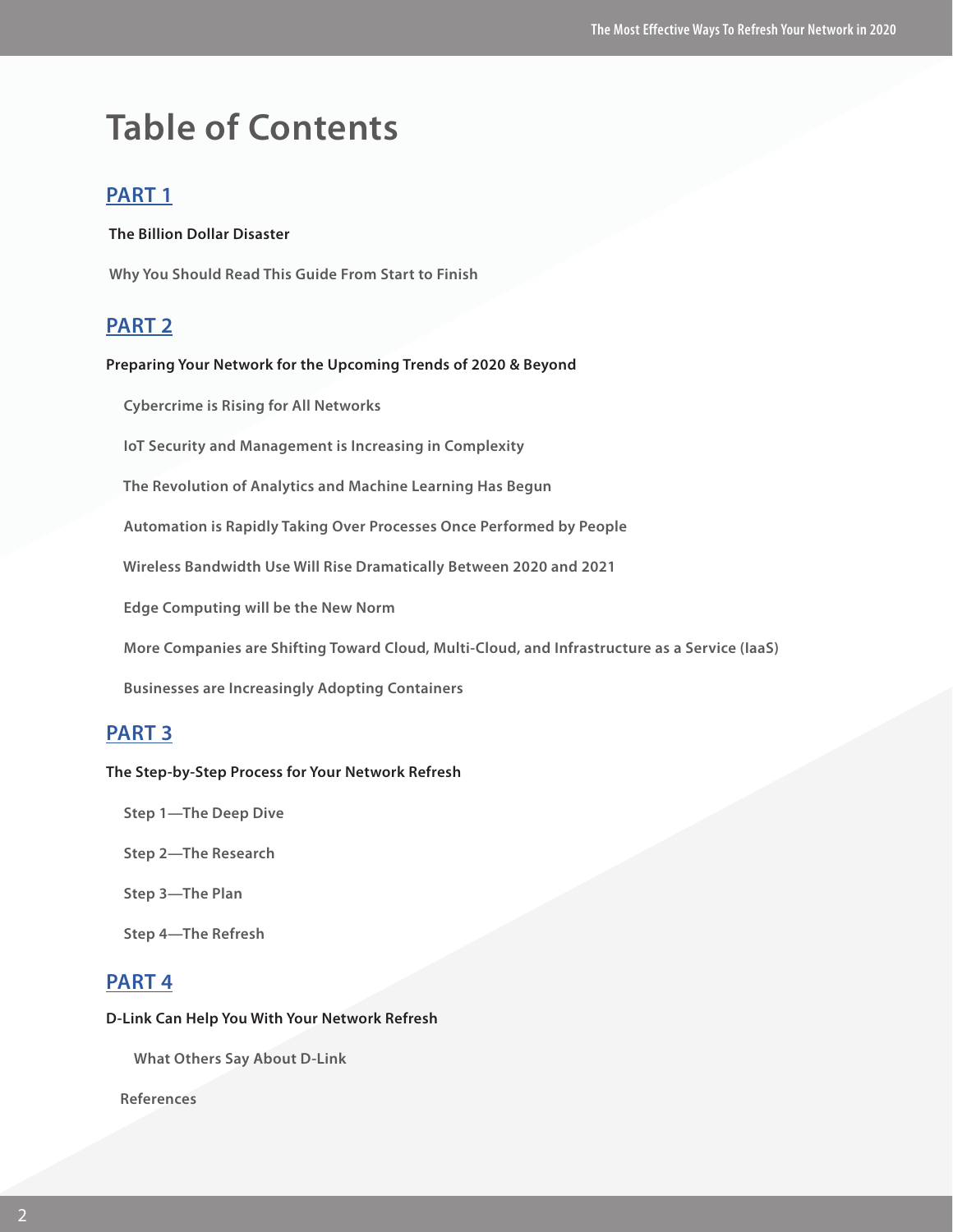## Part 1

# **THE BILLION DOLLAR DISASTER**

What's the most any of your networking projects ever went over budget? A few thousand dollars? Tens of thousands? Millions?

## **What about \$1.19 billion?**

#### **\$1.19 Billion...**

That's how much a major networking project went over its originally proposed budget of \$6 million while installing a new payroll system in 2006. The system, which was originally scheduled to go live in 2006, wasn't operational until 2010 and ended up costing Queensland a total of \$1.2 billion by the time it was completed.

That would be like ordering a \$6 cup of coffee, only for it to take four times as long to make and cost \$1,200 by the time it was done.

Multiple problems led to the gross overspend and under-execution of the payroll IT project, some of which included poor planning, research, and implementation. It's just one example of how improper planning can lead to disastrous financial consequences on top of a dysfunctional network.

It's also a clear reminder of how important it is that you stay within your budget and deliver

everything that was promised on time. This network refresh guide was designed specifically to plan for any potential problems and as you plan your next project and help you:

- **• Upgrade your software and hardware to maximize performance**
- **• Improve IT performance and efficiency**
- **• Reduce operating expenses**
- **• Increase security**
- **• Meet compliance standards**
- **• Gain an advantage over**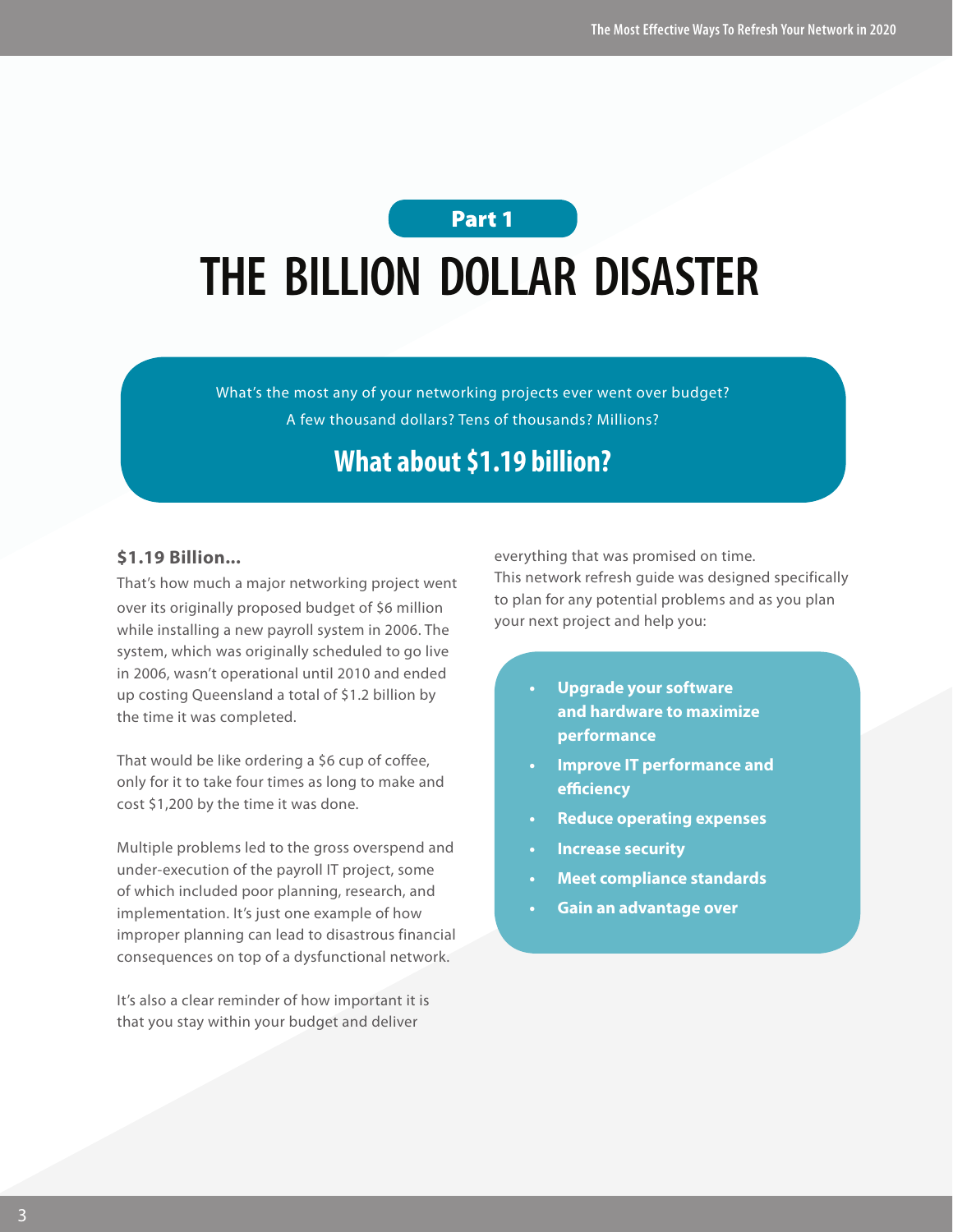## **Why You Should Read This Guide From Start to Finish**

Over the last 30-plus years, D-Link has worked with Networking and IT professionals on hundreds of thousands of networking projects all over the world. They've ranged from simple network refreshes and network upgrades to aggressive expansions and complete overhauls.

Throughout that time, there's one thing we've noticed over the decades. With so much attention placed on the forefront of IT, we find that very little attention is given to one of the

#### **Give You a Repeatable, Actionable Network Refresh Plan**

This might not be the first time you're refreshing your network. It probably won't be the last, either. As you stare down the daunting challenge of refreshing your network, use this guide to create a plan for your current project—and your next. It goes beyond the basics of building your network, addressing the budget, performance, security, scalability, and efficiency needs of your network.

3

1

#### **Give You Ammunition to Justify Budget Requests to Your Boss**

You may understand the importance of each piece of your network, but it's not always easy getting buy-in from a supervisor and/or corporate decision makers. This guide can serve as a resource to help you justify the importance and cost of your proposal.

most common networking projects of all—the network refresh.

That's why we put this ebook together. To help you perform your best when undertaking a network refresh. After all, given the pace at which the networking industry changes, even the most seasoned professional could use a little help.

Here's what the guide will do for you.

#### **Give You The Wisdom to Design The Perfect Network on Your Budget**

**I**t can be hard to compete with large enterprises when you don't have deep pockets to draw from. With this guide and some elbow grease, you can put together a budget-friendly network that keeps your business competitive now and down the road.

We'll help you address potential issues such as integration, network capabilities, outdated software and products, planning, and training to make the process as smooth and complete as possible.



2

#### **Give You Tools to Integrate, Train, and Refresh More Efficiently**

When you're focused on piecing together the right network within a budget, it can be easy to forget all of the little things that go along with it, such as training staff and testing equipment. We'll help you prepare an integration strategy that plans for all of the small details involved in a project like this.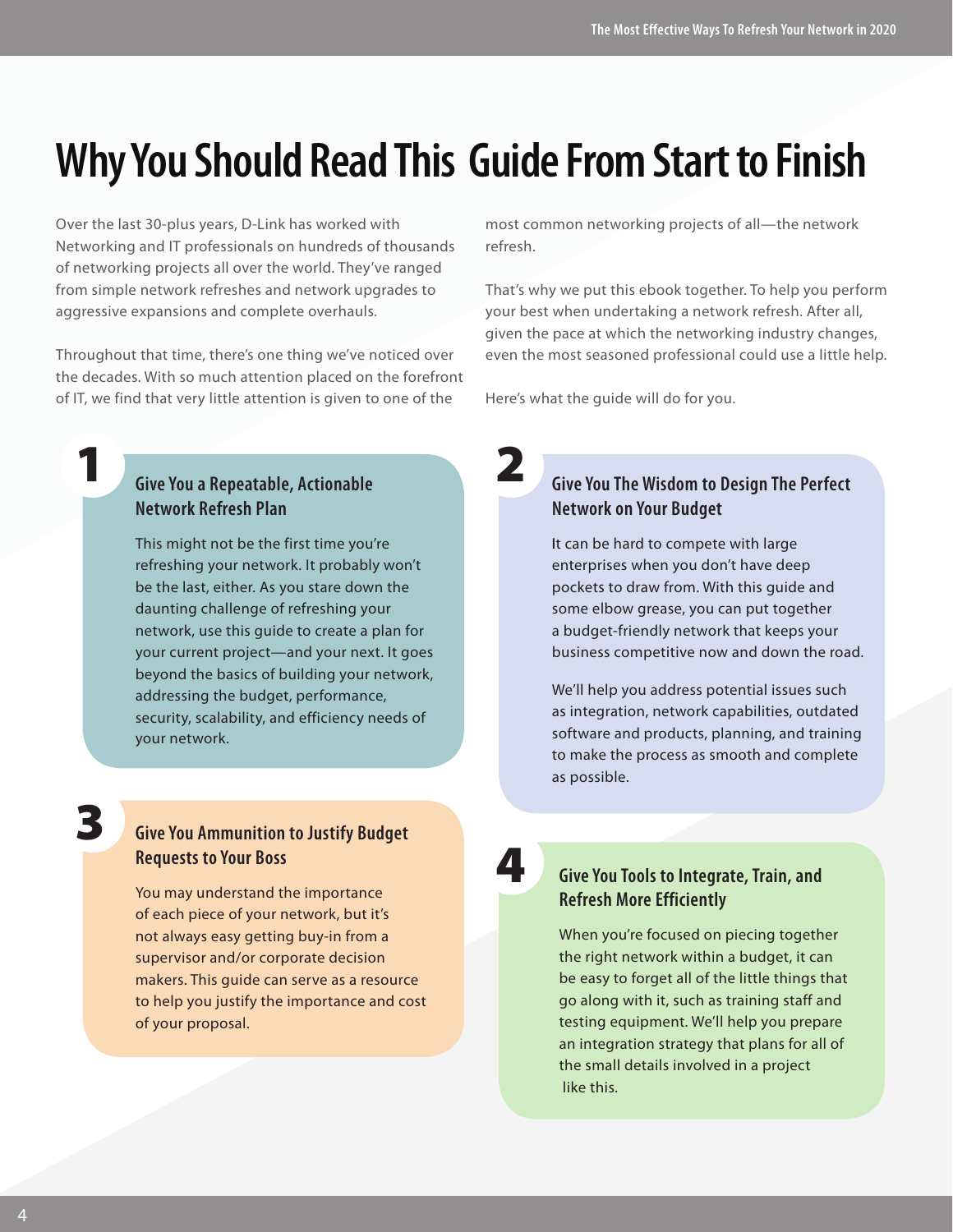#### Part 2

# **Preparing Your Network for the Upcoming Trends of 2020 & Beyond**

No one can accurately predict the future of networking, but they can make strong assumptions based on previous trends and current information. Despite that, we do know one thing for certain—organizations that plan ahead and embrace upcoming trends see an average gross margin of 55% compared to the 37% growth of those that don't.<sup>1</sup>

The numbers are clear. It's important to embrace a digital network transformation. We've highlighted the trends we see playing large roles in the upcoming world of business and their networks. By focusing on these aspects as you build your network, we believe you can strategically prepare your infrastructure for the evolution of business while

maintaining everything you want and need for your network today.

This isn't to say your organization should adopt an agile approach to everything, go all in on SDN (Software-Defined Networking), or move partially or entirely to the cloud. Organizations are unique and there are always some organizations that have no need for one or more of these solutions.

But what is truly important is to be aware of what's going on so you can make the most informed decision possible for your network needs. **So let's get started.**



#### **Cybercrime is Rising for All Networks**

Damages from cybercrime are expected to cost businesses \$6 trillion by the year  $2021$ .<sup>2</sup> It's not just large enterprises either. Cities are being attacked, too. The town of New Haven recently coughed up \$2,000 to "restore access to its computer system after a ransomware attack."<sup>3</sup> The attack came from outside the U.S.

One of the driving forces behind the increase in attacks and the costs associated with them are IoT devices. The more devices connected to your network, the more entry points there are for hackers.

#### **Takeaways**

Prepare your network for the growth of IoT and the potential cybercrime associated with it.



As previously mentioned, many industries are quickly adopting IoT devices in their everyday business operations. Retail, healthcare, and manufacturing are all using the data collected from devices to streamline their services and business operations.

Collecting, storing, managing, and analyzing that data presents both practical issues and security concerns. There's also no governing body over the world of IoT devices at the present moment. The security standards and formats used—if used—are up to the manufacturers.

#### **Takeaways**

Prepare your network for the growth of IoT devices, fluctuating security standards, and all the data that will be collected, analyzed, and stored.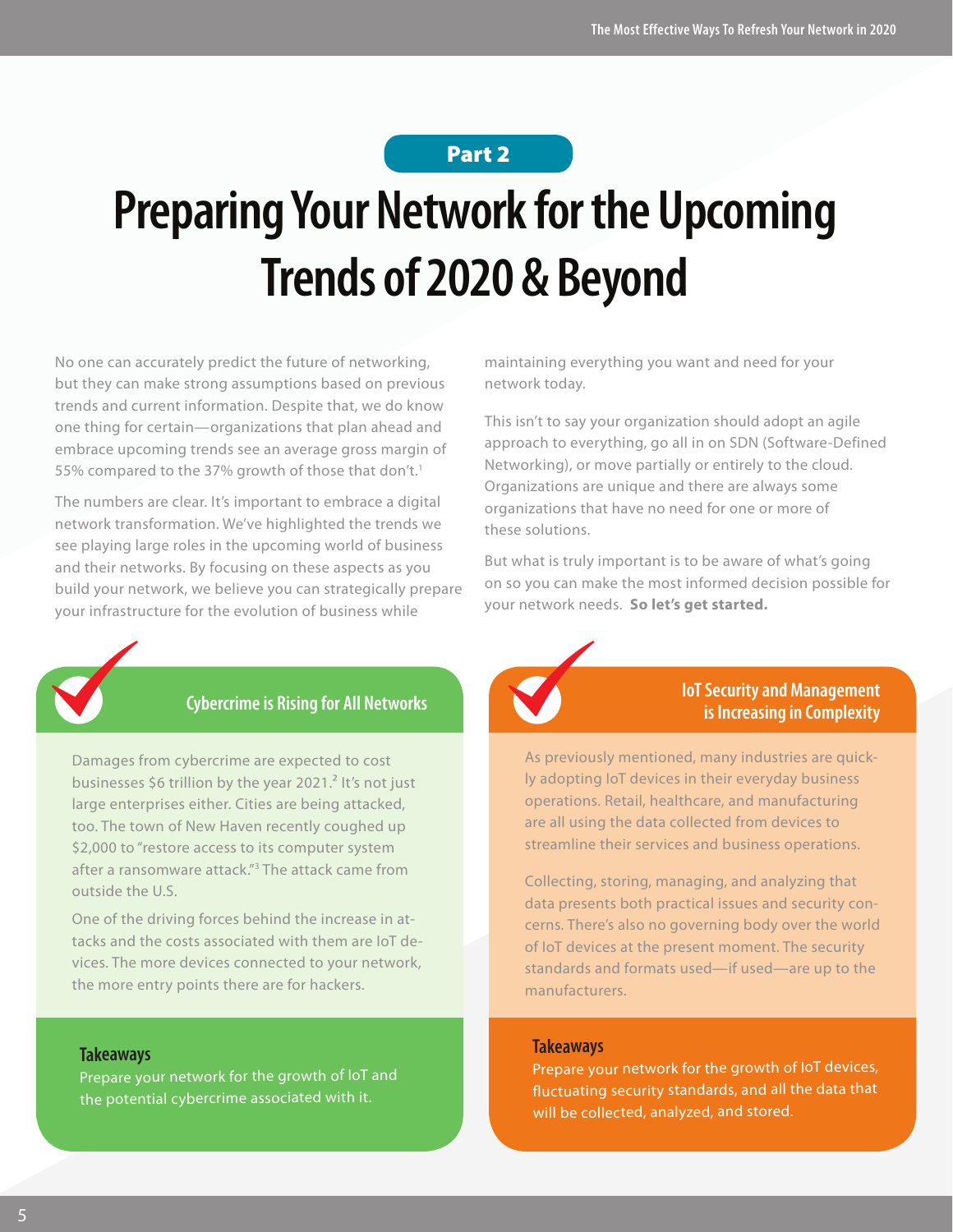**Preparing Your Network for the Upcoming Trends of 2020 & Beyond continued...**



#### **The Revolution of Analytics and Machine Learning Has Begun**

More enterprises are using analytics and machine learning to monitor, manage, predict, and prevent network failures. The number of large and medium-sized enterprises using machine learning will double in 2018 compared to 2017.4

#### **Takeaways**

Ensure your network is capable of handling the bandwidth needed for the future of analytics and machine learning.



#### **Wireless Bandwidth Use Will Rise Dramatically Between 2020 and 2021**

With 802.11ax, or Wi-Fi 6, expected to take over as the primary wireless standard within the next few years, networks need to prepare for a rapid increase in bandwidth. One estimate projects a fourfold increase in the average amount of throughput each person will use.<sup>6</sup>

The new Wi-Fi 6 is designed for high-density environments, such as public transportation, hotels, malls, stadiums, and other public venues. It will also be used to handle cloud solutions that include both on-location and virtual applications.

#### **Takeaways**

Anticipate heavy bandwidth needs within the next few years as content, customers, and businesses capitalize on new wireless capabilities.

#### **Automation is Rapidly Taking Over Processes Once Performed by People**

Most network operations are manually executed using the command line interface. This leads to human errors, which results in misconfigured network devices, security risks, and outages. Because of this, businesses are transitioning to automation services that will take complete this for them with fewer errors and time spent.

Nearly a quarter of all "infrastructure services will have autonomous, self-managing capabilities by 2021 to speed business outcomes and mitigate the risk of human error."5

#### **Takeaways**

Consider how you will handle a shift towards automating if/when someone higher up requests it



#### **Edge Computing will be the New Norm**

With the rapid growth of IoT devices and sensors, more of the computing work will be performed on the edge of a network. Ultimately, this will cut down on the amount of data networks will need to handle, reducing latency and the overall cost to run a network.

#### **Takeaways**

Identify and anticipate your expected network needs based on newer edge computing devices.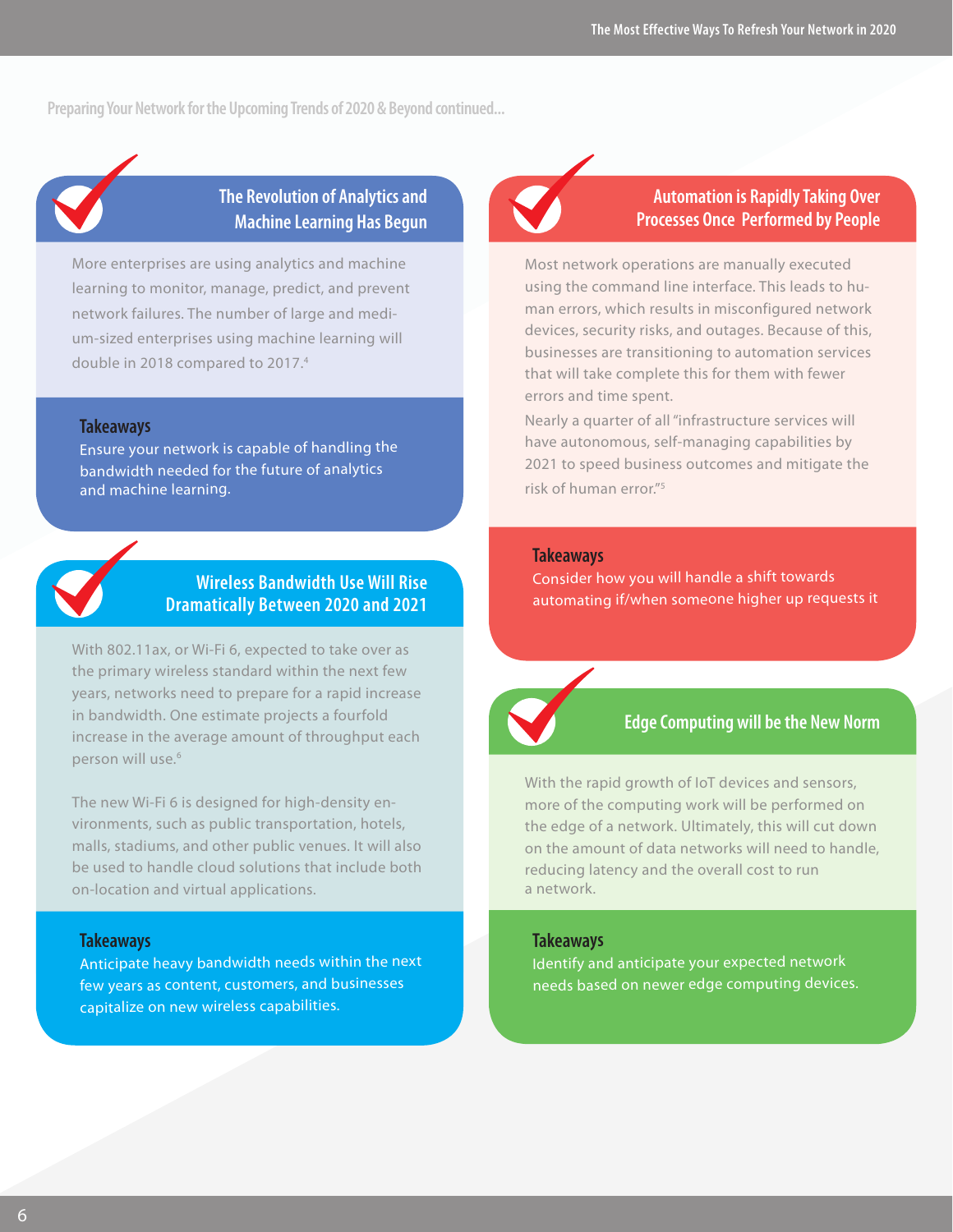**Preparing Your Network for the Upcoming Trends of 2020 & Beyond continued...**



**More Companies are Shifting Toward Cloud, Multi-Cloud, and Infrastructure as a Service (IaaS)**

While prem, cloud and hybrid IT strategies are the mainstays of networking, more and more network administrators are turning to Infrastructure as a Service (Iaas) for IT resources, such as compute, storage, and networking.

IaaS is highly scalable and makes it easier to mix and match different technologies and services from different vendors, allowing network administrators to choose the cloud services and networking products they want.

#### **IoT Security and Management is Increasing in Complexity**

Unlike Virtual Machines (VMs), containers can all use the same OS and run multiple applications using the same hardware. In fact, it's possible to run up to as many as eight containers on the same hardware that normally only handles one VM.

Because of how cost-efficient they are, more enterprises are implementing containers in their networks. In the past, containers have been used in virtual networks, but they're starting to make their way toward the edge computing space.

#### **Takeaways**

Ensure your network is prepared for the adoption of containers over virtual machines.

#### **Takeaways**

Prepare your network for the growth of IoT and the potential cybercrime associated with it.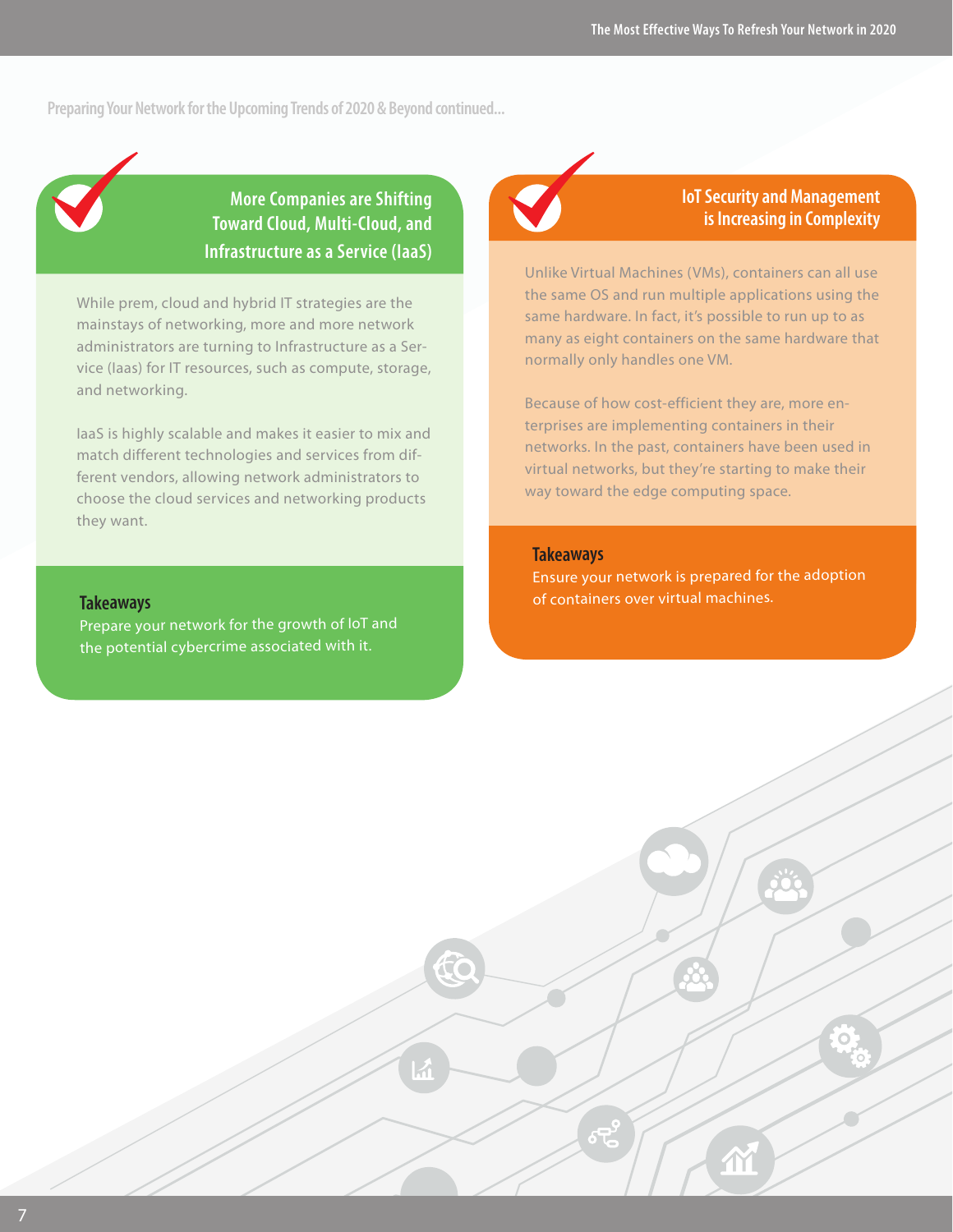

# **The Step-by-Step Process for Your Network Refresh**

**We designed this network refresh process to help you more easily capitalize on opportunities, find innovative solutions based on your budget, and ultimately make the best possible decisions for your network.**

With that said, here are the four steps in this process.



Each step is broken down into subcategories to help you best prepare for your network refresh.

**Let's begin.**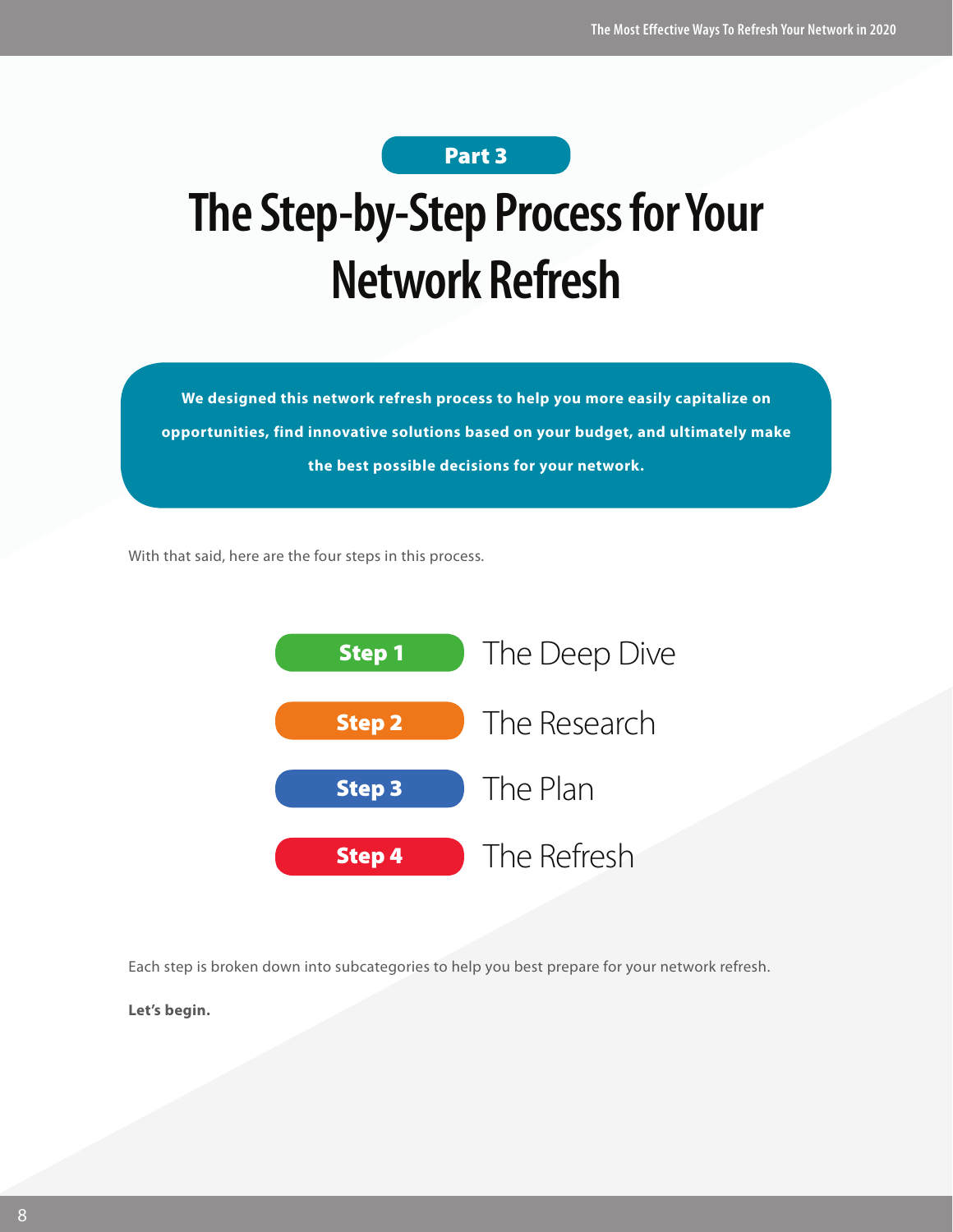

Sometimes we talk to professionals who simply want to swap out a few outdated switches for new ones, update some IP cameras, install some new access points, and call it a day. It's essentially a patch. Others need to take approximately 10% to 40% of their oldest hardware and update it with the most appropriate replacements. Depending on the size of the organization, that could mean anywhere between 5 and 500 switches. It's a big undertaking and a large part of why it's so important to make the right decisions along the way.

No matter what, your network refresh should serve your current, short-term, and long-term needs. Think about what they will be over the next several years as you answer the following questions.

- Are you expecting your IT staff to increase or decrease?
- Will your network need more bandwidth to support more traffic?
- Is your business expanding? If so, how and where? Into a new building? A new region?
- Will you need more storage or be able to access it faster?
- Will your network need to support mobile technology and/or remote workers?
- Will you be implementing a BYOD program or do you expect a current one to grow?
- What security and compliance demands are you currently supporting?
- What future changes and requirements do you anticipate?

**With those answers in mind, continue with the rest of Step 1.**

### **Create an Inventory of Your Network**

Before you can identify the gaps in your network, you need to have a good idea of what you already have. Record the number of servers you operate and note the following for each:

- **Name, manufacturer, model and its type, such as physical or virtual**
- **Operating system, and security and warranty status**
- **Processor type and number of cores**
- **Amount of memory and storage, in gigabytes, including physical servers, on the network, or local**
- **Location**
- **Applications running on the server (version and number of users), including:**
- **Average utilization**
- **Storage utilization trends**
- **Network utilization trends**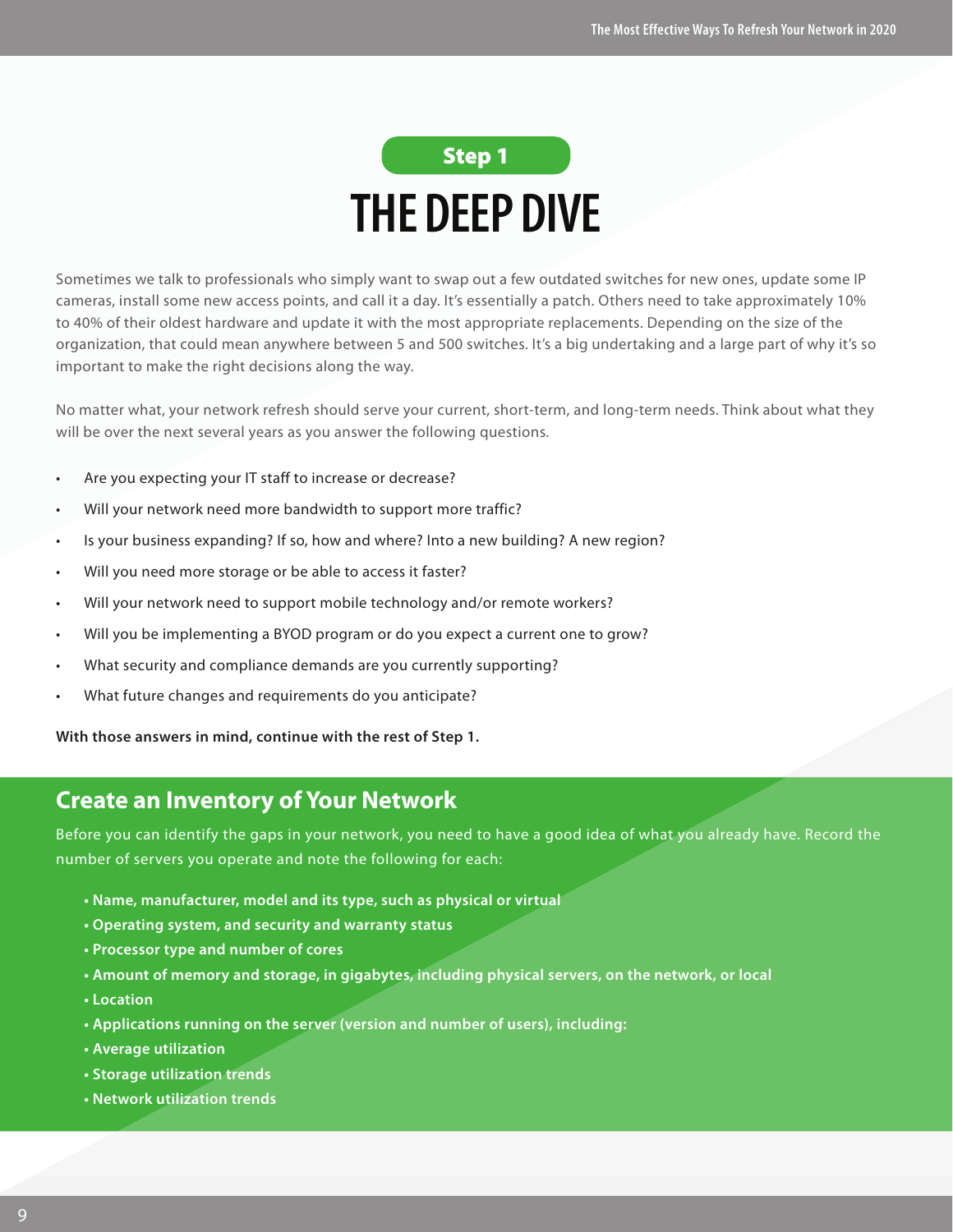#### **Create a List of Your Software**

Whether it was created in-house or purchased, make a list of all of your software. Include any software used for databases, CRMs, accounting, sales, marketing, and any other solutions you support.

#### **Categorize Your Infrastructure**

It's important to have a high-level view of your network before you can dive into the finer details. Organize your equipment into categories based on similarities.

There's no right way to group them, but you should focus on groups that help you plan your refresh. For example, you could place switches that are older than four-to-five years in one group, switches that specifically support IP cameras in another, and products with expired warranties in another.

If you find there's overlap, use Venn diagrams to highlight equipment placed in multiple groups. You can also use this as a resource when presenting your proposal.

#### **Create a Networking Infrastructure Map**

If you already have a diagram of your network and its infrastructure, use this step to update it if needed. It not, create a new one to use for this and future network refreshes.

#### **Breakdown Your Costs**

Your existing network will become less efficient and more costly to maintain as it ages. To help plan your refresh, determine how much it currently costs to maintain it. You can guess if you need to, but try to use a number that's as close as possible. Search through the trends over the last year to give yourself a better estimate if it helps.

#### **Make sure to include the following costs:**

- **• Software licenses**
- **• Energy use/consumption**
- **• Support and maintenance services**
- **• Colocation costs (if applicable)**
- **• Staff training**

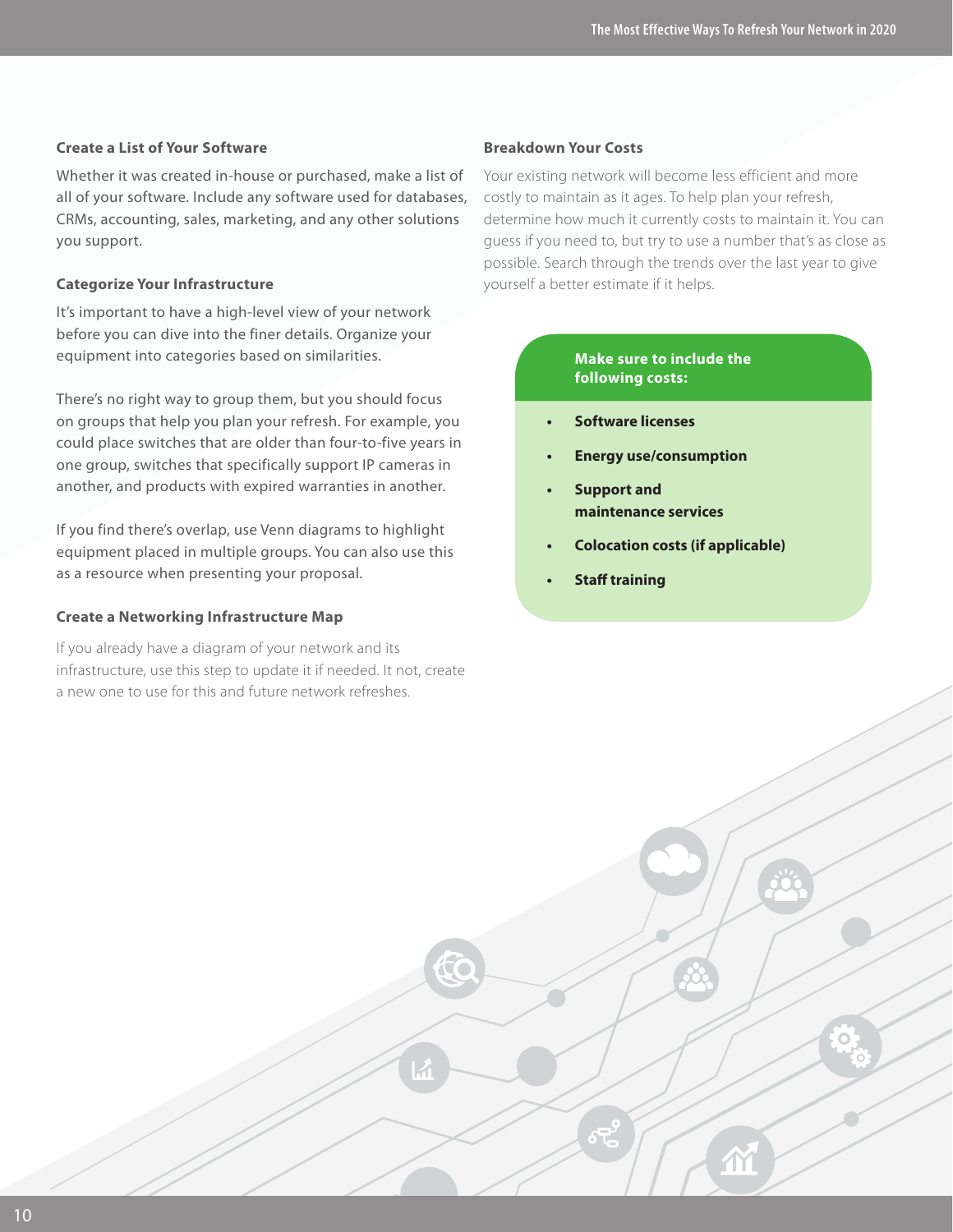## **THE RESEARCH** Step 2

Using the information you gathered during Step 1, you can now identify the potential solutions and vendors that can help you meet your business goals.

Use the Gaps in Your Infrastructure as You Compare Vendors You already know what you need to upgrade and replace, but what are you missing? Identify the gaps in your network by assessing what you need to meet your goals. Use them to guide your search for vendors and solutions.

While you're researching and/or contacting vendors, ask about what else they provide. Many vendors provide packaged deals that include extra services such as customdesigned solutions, installation, customer service, extended warranties, support, troubleshooting, and more.

#### **FOCUS ON POTENTIAL PROBLEMS WITH:**

- Power loads
- Surveillance cameras
- Operating systems
- **Storage**
- Databases
- Anything else you're concerned about

Upgrading one server or switch may require increasing power or updating operating systems. Adding cameras may require more bandwidth or storage.

D-Link offers high-performance switches that often easily integrate into infrastructures with a mix of products you already have installed, and we'll work with you to design custom solutions.

#### **Identify How You'll Host Your Applications**

Where you host your applications (physical, virtual, or cloud server) affects the rest of your network, including the solutions you need, its performance, and its total cost. Ask your vendor about how potential solutions will affect all of these.

#### **Determine Which Applications Should Be Upgraded**

As you talk about your applications with vendors, determine which ones you'll need to upgrade and whether or not that will affect the solutions you'll need to host them. Start looking at applications that have expired warranties and move on from there. If you do need to upgrade, ask about the hardware you'll need to support them.

#### **Determine Which Hardware Components You Want to Keep, Upgrade, or Buy**

Newer applications and software usually require more performance, and your older servers might not be able to provide the performance they need. That doesn't mean you need to ditch them. It only means you need to determine what you need to support your software and business goals.

This step is also good for further supporting your reasoning behind the solutions you've chosen and backs the importance of their performance, scalability, energy efficiency, and security.

#### **Evaluate Your Staff Training Requirements**

Adding new tech means training people how to use it. Assess your team's knowledge and skill level with each new application and solution you add. Use that information to ask your vendor about available training materials. Make sure to ask about who can provide training, how much it will cost, and the best time to schedule it.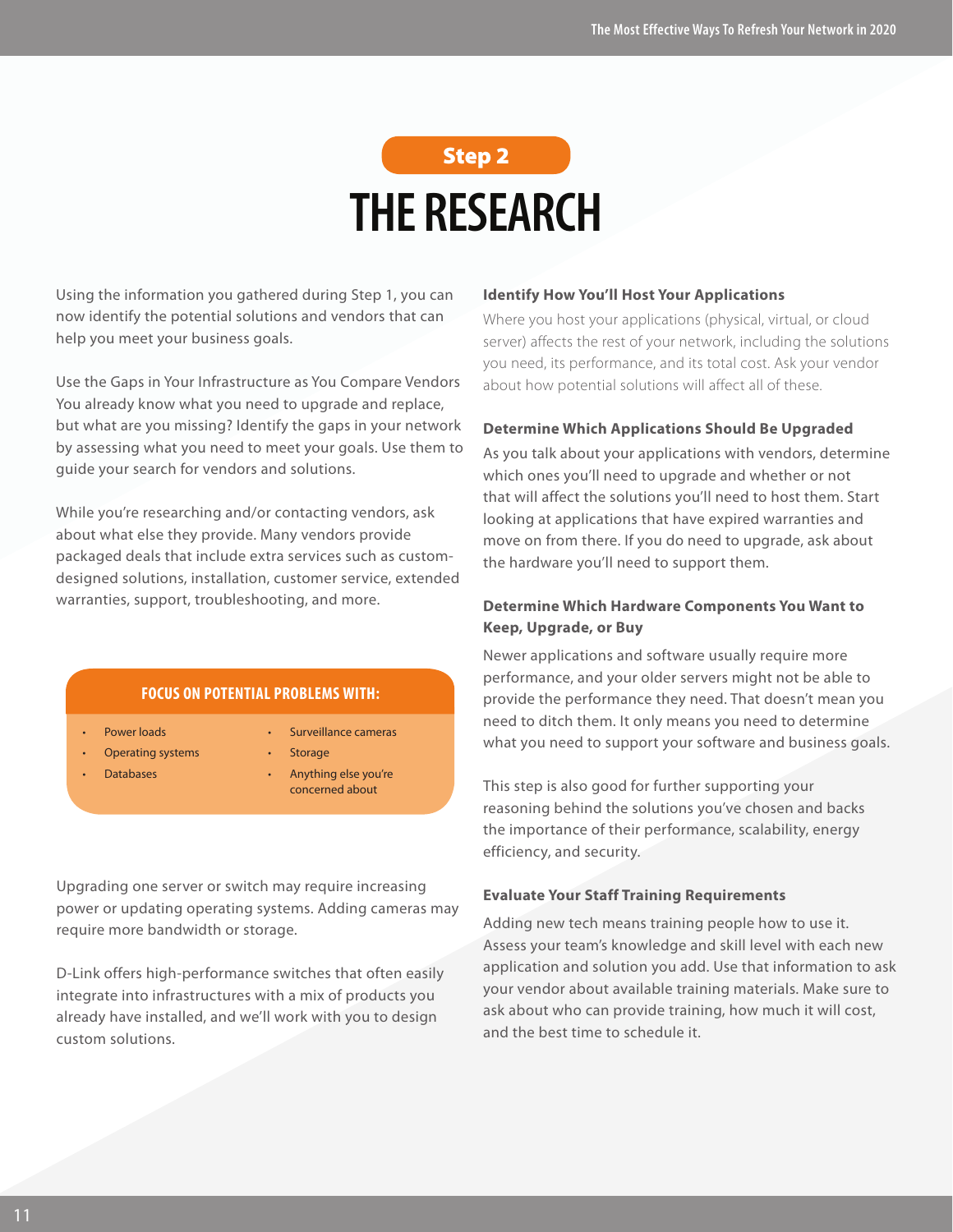## **THE PLAN** Step 3

Now that you know what you need, it's time to plan your network refresh. This includes checking your numbers and scheduling the time needed. You'll want to consider your site, applications, storage, infrastructure, business needs, staff, and other requirements throughout this process. A few things to plan for include:

- **• The best time to start**
- **• Downtime**
- **• Delays, interruptions, and unexpected problems**
- **• Contingency plans for problems and any additional time required**
- **• Anything else that could interfere with your implementation (e.g. holidays, PTO, weather)**

#### **Evaluate Your Site's Ability To Host New Hardware**

Before you remove old hardware or upgrade to new hardware, consider the limitations and requirements of your physical site. Make note of the electrical outlets you have available and might need, plus any power and cooling requirements.

#### **Assign and Reassign Applications and Hardware**

Pair your new and older applications with the hardware that can handle the requirements for each. Reassign old servers and switches for testing or development, if you want.

#### **Create a Network Architecture Requirements List**

Take a look at your network architecture requirements and jot down the following details, when applicable:

- Virtual Private Network (VPN) creation
- Router and/or server assignments
- 1GB and 10GB network upgrades
- Existing and needed Cat 6 cable upgrades
- Locations and lengths of wires

#### **Calculate Your Storage Requirements**

Consider your storage solution needs, including:

- Server assignments and all separate hardware needed
- Backup storage hardware
- Data growth rates
- Solid State Drive (SSD) upgrades

#### **Determine Your Network's Capability**

Compare your proposed network to your business requirements and determine whether or not it can support your needs now, next year, and three years down the road. Make sure to factor in your expected business growth.

#### **Create a Project Plan Timeline with Projected Costs**

Map out a timeline of everything that needs to be completed during your network refresh. Plan for each step, including the order, projected dates and durations, and how much everything will cost. As with the other steps, create contingency plans for unexpected problems and potential risks.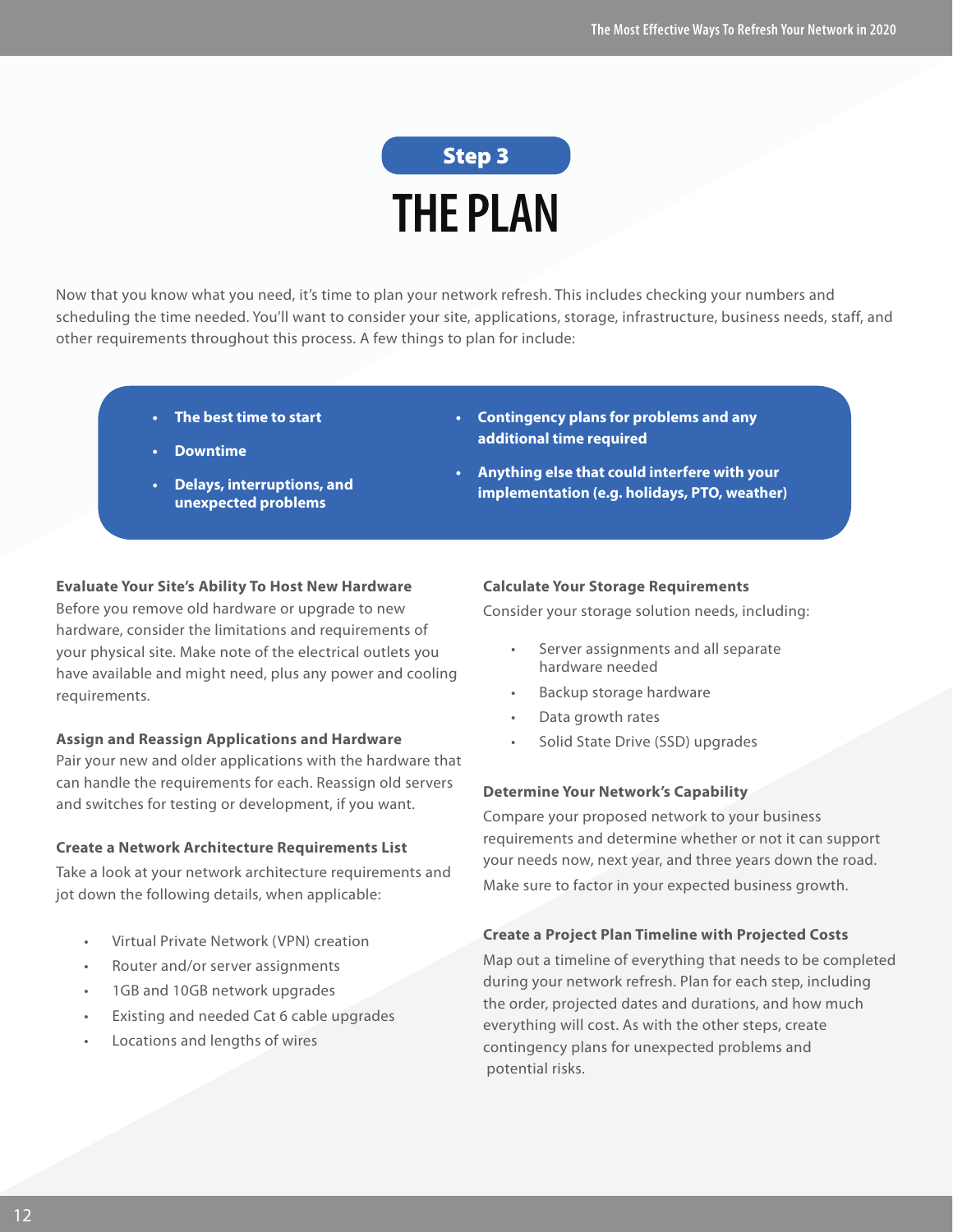## **THE REFRESH** Step 4

With everything else set, it's time to refresh your network. This includes training your staff, notifying everyone affected by the changes, configuring the products, testing them, and deployment. Once you finish, it's time to start planning your next upgrade.

Make sure you have a clear plan and process in place before starting, and make sure everyone understands their role and responsibilities. The clearer the instructions, the smoother the everything should go.

#### **Configure Your New Hardware**

When you buy packaged solutions, your server configuration is often completed for you. If not, your vendor or IT team should be able to take care of everything for you.

Install Your New Operating Systems and Applications Before you make any changes, inform everyone who will be affected so they can prepare for any downtime.

#### **Test The Functionality**

Choose a few people or a large group for an initial test. You can make the testing period as long or short as you need to ensure everything is working properly.

#### **Create a Clear Backup and Disaster Recovery Plan**

Do not overlook this step! Make sure your network and infrastructure are prepared for any potential problems, including natural disasters. Set up backup and disaster

recovery solutions and include a clear action plan to address each risk.

#### **Test User Acceptance**

As you test everything, remain attentive to user comments and feedback. Use their comments to make adjustments as necessary. Again, the length of the testing period is up to you.

#### **Train Your Staff**

Schedule a time to provide the appropriate training for every member on your staff. Ensure they have a strong grasp of any new applications and products.

#### **Release It**

You've planned, implemented, installed, tested, and configured as much of your network as possible. It's time to release it.

#### **Plan For Your Next Upgrade Cycle**

Keep the materials you created from this checklist someplace safe and organized for your next refresh. Use them to note any updates to your network and equipment, plus any licenses and warranties that either expired or you purchased/ renewed. Update your networking maps, infrastructure, and any training materials as needed or when you have time. All of this will help simplify your next cycle refresh.

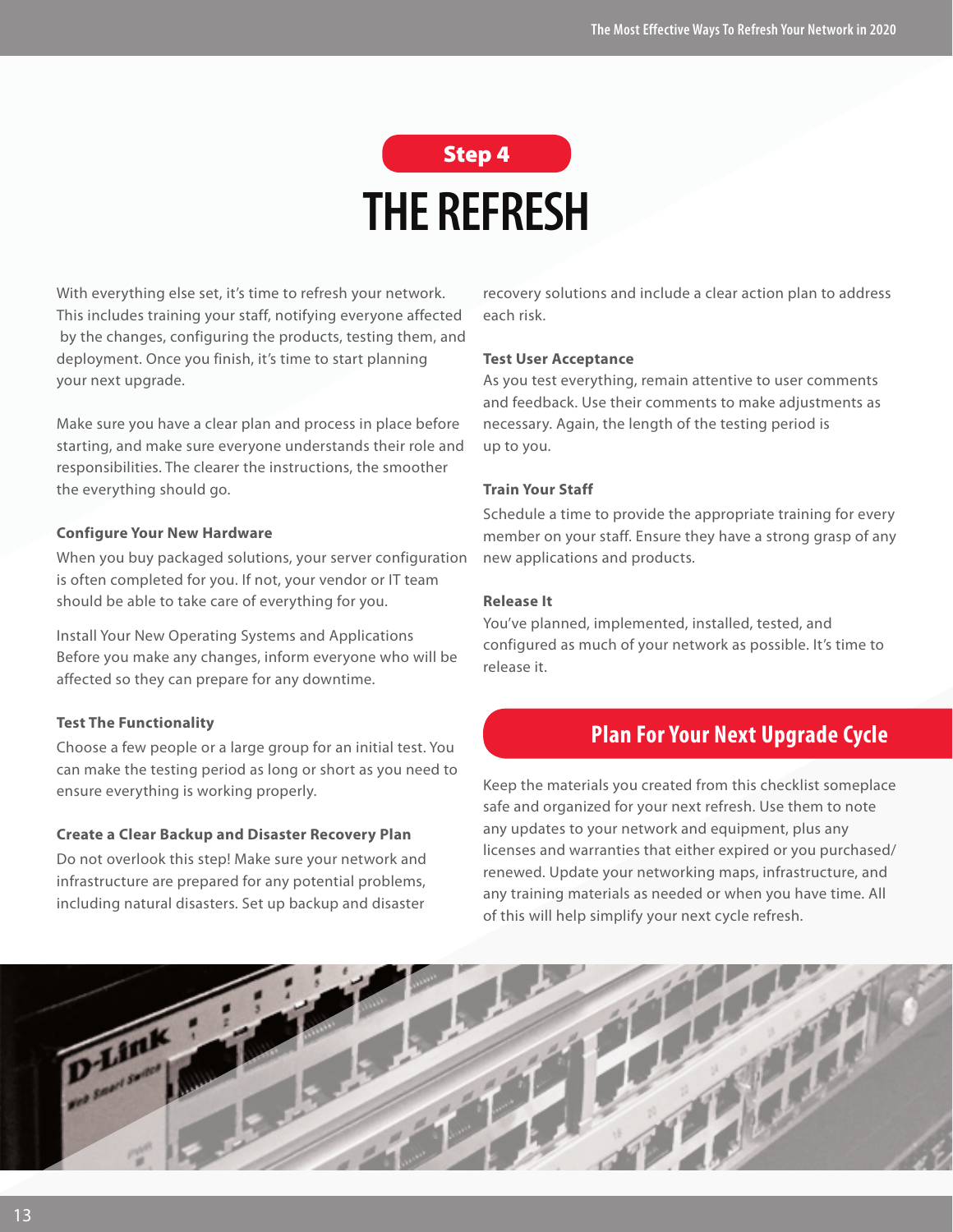### Part 4

# **D-Link Can Help You With Your Network Refresh**

Now that you've made it through the guide, we're here to help. As we said before, we've helped thousands of professionals like you build, refresh, upgrade, and expand their networks. That includes custom-designed solutions, too.

Even if you're still not sure where you want to start, or you just want to ask some questions, give us a call or send us an email.

### **INDUSTRY EXPERTS**

Businesses, schools, governments, hospitals, hotels, and more around the world have relied on our products for more than 30 years.

## **CUSTOM-DESIGNED SOLUTIONS**

With the help of this list, you know exactly what you need. We'll work with you to help you check off every box.

### **TOP BRAND QUALITY. FAIR MARKET PRICE.**

Our industry experts know the perfect parts for every product we make, maintaining quality and adding performance without the inflated prices.

## **LIFETIME WARRANTIES**

Your business plans last for more than a few years. So should the warranties on the products that power it.

## **END-TO-END U.S. SUPPORT**

Once you buy it, we support it. For free.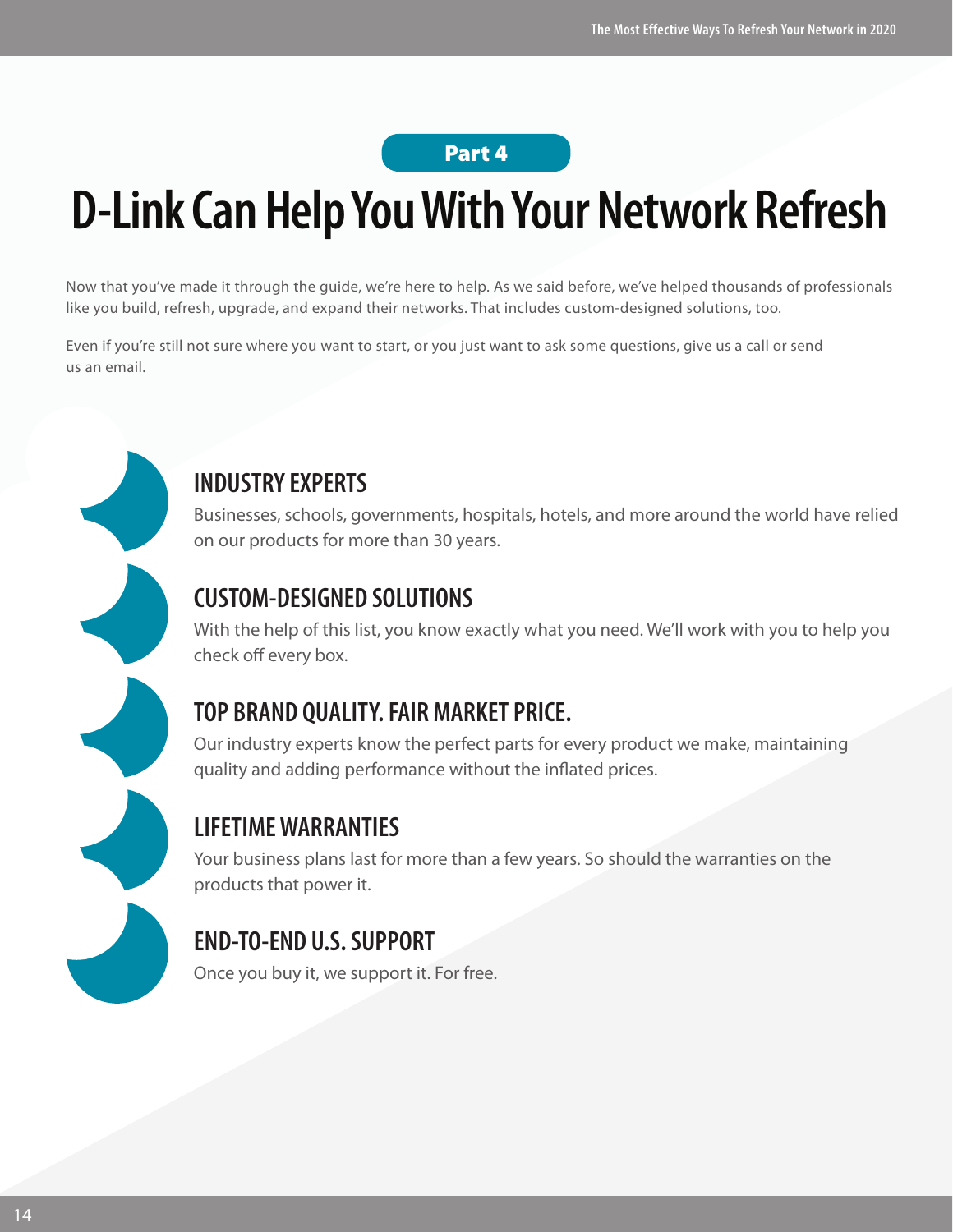# **What Others Say About D-Link**

"I don't know that every company would have done what D-Link did to proactively step in, pick up the ball and make sure that our network was completed quickly and fully functional. Today, we still count on D-Link when we're in a pinch. I've been very pleased with the support we've received from D-Link—as well as their commitment to improving school environments." *—Dodgeland School District*

"Today, the system is running great and I haven't had to even touch it in 18 months. It's 95% maintenance-free and I don't have to worry about it at all. From a technical director's standpoint, it's absolutely perfect." *—Kingston Public School*

"We have built a diverse, reliable network...on D-Link components. They were the only ones we could find that had the right feature set at a cost we could afford." *—Grundy County*

"We rely on D-Link product engineers to help us define availability and fair value for solutions that aren't even out yet. This is more complicated than you think because over time new switches come out, product names change and other products devolve or don't exist anymore. Having the flexibility to talk to product engineers to discuss how to deliver next-generation solutions is one of the best things about working with D-Link." *—Pavlov Media*

## **Trusted by Industry Leaders**



## **Ready to refresh? Let's chat!**  Phone: 888.331.8686

**email: solutions@dlink.com**